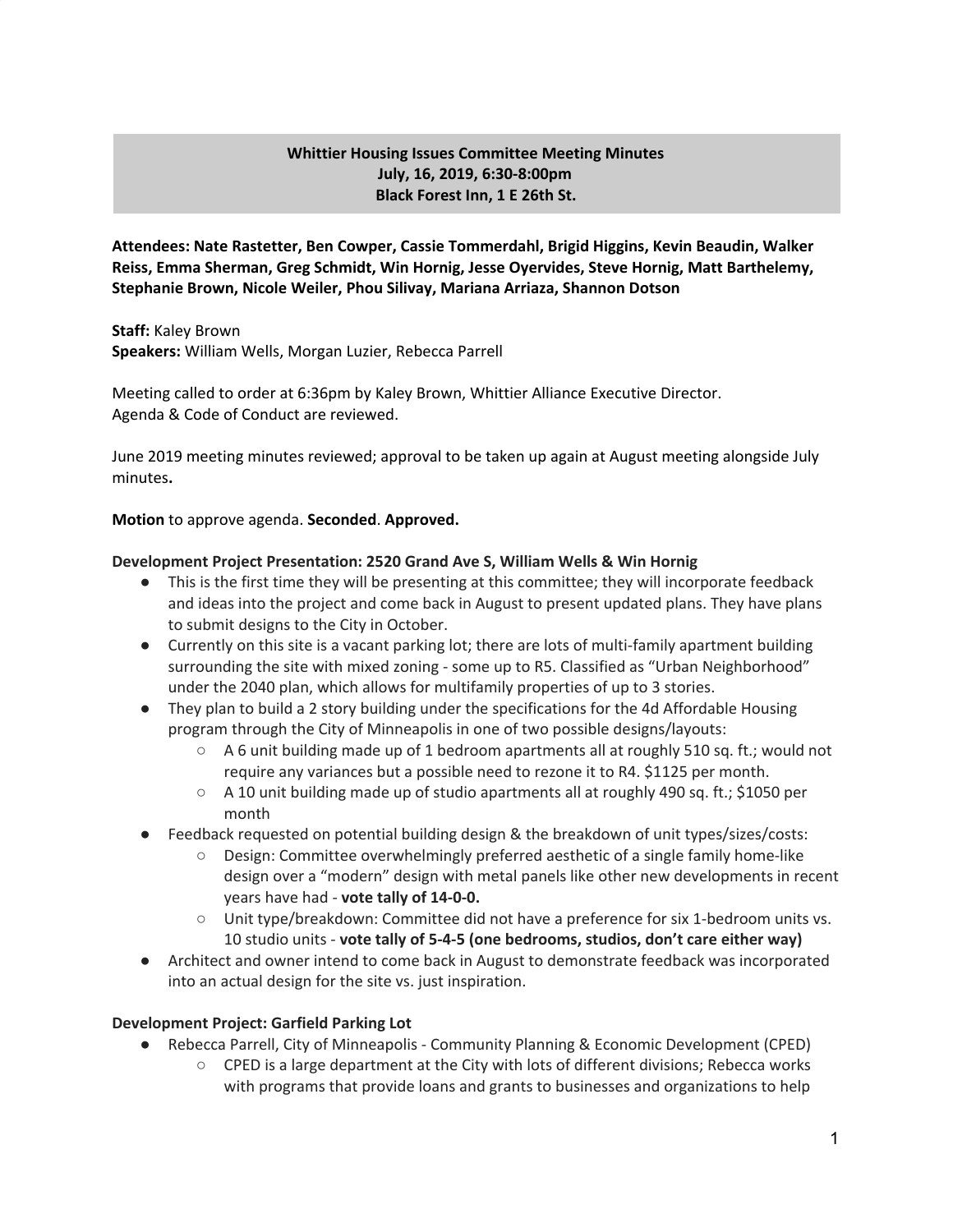administer them; she works with bonding, access to resources, and the purchase/sale of commercial or public land in the City of Minneapolis.

- $\circ$  The Garfield parking lot was purchased by the Public Works dept in conjunction with other stakeholders -- property owners and business owners in Lyn-Lake.
- $\circ$  Current challenges for that parcel are that wayfinding is poor, people do not know the public parking is there.
- The 2040 comp plan indicates that on that parcel there should be a 2-6 story, mixed-use space with commercial frontage to Lake St; could be a mix of housing and commercial; likely to be 6 stories on 2 commercial corridors, Lake and Lyndale.
- All of the Garfield stretch needs to be activated in some way; no visible surface parking allowed. Some public parking will most likely be included in the final proposal.
- There needs to be an affordable housing component included; could be 100% affordable, could be a percentage of units designated as such.
- Process: currently in the stage of RFP development; this project will be slightly different in that they want to solicit as much public feedback as possible on what elements to include in the RFP because it is publicly-owned land.
	- The Ward 10 Office and CPED hope to host an open house in September within the actual lot to generate ideas and creativity for the RFP.
	- They hope to release the RFP for developer applications before the end of the year and have selected a proposal in Q2 of 2020.
- Morgan Luzier, Lyn-Lake Parking Committee & Lyn-Lake Business Association
	- Small business & property owner in Lyn-Lake, including a parcel adjacent to this proposed development area. She has been involved and activated with regard to this project for a few years as a representative of the Lyn-Lake Parking Committee & co-chair of the Lyn-Lake Business Association.
	- Wants to get the neighborhood excited about the possibilities of this project and the chance to shape the RFP that developers ultimately respond to -- it's public land!
	- What is important to you? Pedestrian experience, public realm elements, interesting architecture? Lyn-Lake and Whittier deserve an amazing development.
	- The parking study revealed there's enough parking available now, but it's difficult to find, and what about when density in the area is increased?
	- Let's stay engaged and bring more neighbors into the process at the September open house!

# **Updates & Upcoming Opportunities**

- Past development project updates
	- 28th & Garfield Yellow Tree
		- Approved by City Council & moving forward
	- 318 W Lake St. Abe Demmaj/G&L Furniture
		- Approved by City Council & moving forward
	- 26th & Blaisdell Yellow Tree
		- Approved at Planning Commission
		- Deadline for any appeals to be filed in the coming days
- Bender/Ellison rental screening and deposit ordinances and the "Safe and Affordable Neighborhoods" campaign